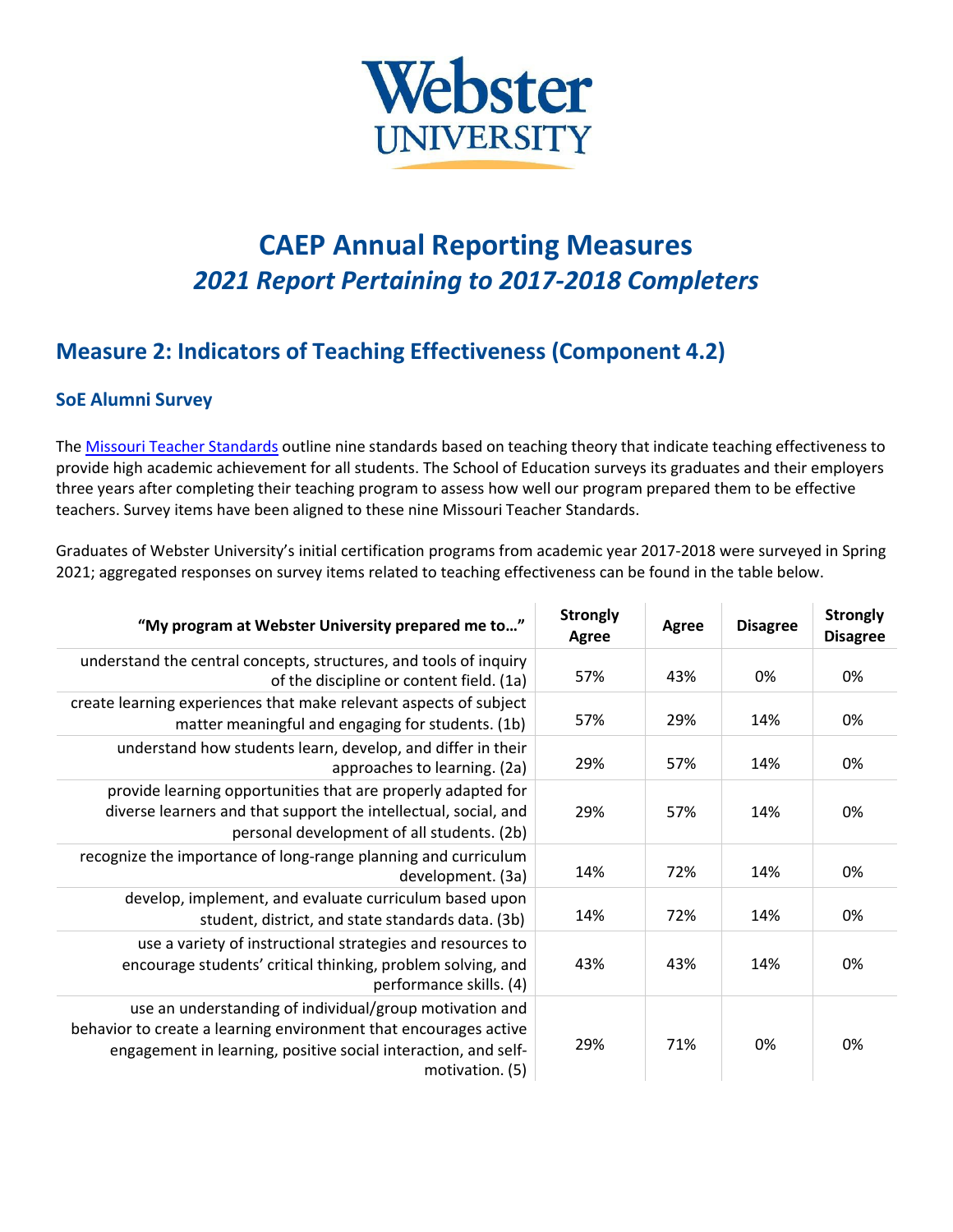| model effective verbal, nonverbal, and media communication<br>techniques with students, colleagues and families to foster active<br>inquiry, collaboration, and supportive interaction in the<br>classroom. (6) | 57% | 29% | 14% | 0% |
|-----------------------------------------------------------------------------------------------------------------------------------------------------------------------------------------------------------------|-----|-----|-----|----|
| understand and use formative and summative assessment<br>strategies to assess the learner's progress. (7a)                                                                                                      | 29% | 71% | 0%  | 0% |
| use both classroom and standardized assessment data to plan<br>ongoing instruction. (7b)                                                                                                                        | 57% | 29% | 14% | 0% |
| monitor the performance of each student and devise instruction<br>to enable students to grow and develop, making adequate<br>academic progress (7c)                                                             | 43% | 57% | 0%  | 0% |
| be a reflective practitioner who continually assesses the effects of<br>choices and actions on others. (8a)                                                                                                     | 86% | 14% | 0%  | 0% |
| actively seek out opportunities to grow professionally in order to<br>improve learning for all students. (8b)                                                                                                   | 29% | 71% | 0%  | 0% |
| foster effective working relationships with students, families,<br>school colleagues, and community members. (9)                                                                                                | 14% | 86% | 0%  | 0% |
| use technological tools to create meaningful experiences and<br>facilitate student use of appropriate learning technology.<br>(Technology)                                                                      | 29% | 43% | 29% | 0% |

*n = 7*

## **SoE Employer Survey**

Respondents to the SoE's alumni survey were asked if we may contact their employers regarding their performance. Employers were asked the same set of questions related to teaching effectiveness that the alumni were asked; aggregated responses on these survey items can be found in the table below.

| Please indicate your level of agreement with the following<br>statements when considering this employee.                                                                                                                 | <b>Strongly</b><br>Agree | Agree | <b>Disagree</b> | <b>Strongly</b><br><b>Disagree</b> |
|--------------------------------------------------------------------------------------------------------------------------------------------------------------------------------------------------------------------------|--------------------------|-------|-----------------|------------------------------------|
| He/she understands the central concepts, structures, and tools of<br>inquiry of the discipline or content field. (1a)                                                                                                    | 0%                       | 100%  | 0%              | 0%                                 |
| He/she creates learning experiences that make relevant aspects of<br>subject matter meaningful and engaging for students. (1b)                                                                                           | 0%                       | 100%  | 0%              | 0%                                 |
| He/she understands how students learn, develop, and differ in<br>their approaches to learning. (2a)                                                                                                                      | 0%                       | 100%  | 0%              | 0%                                 |
| He/she provides learning opportunities that are properly adapted<br>for diverse learners and that support the intellectual, social, and<br>personal development of all students. (2b)                                    | 0%                       | 100%  | 0%              | 0%                                 |
| He/she recognizes the importance of long-range planning and<br>curriculum development. (3a)                                                                                                                              | 0%                       | 100%  | 0%              | 0%                                 |
| He/she implements curriculum based upon student, district, and<br>state standards data. (3b)                                                                                                                             | 0%                       | 100%  | 0%              | 0%                                 |
| He/she uses a variety of instructional strategies and resources to<br>encourage students' critical thinking, problem solving, and<br>performance skills. (4)                                                             | 100%                     | 0%    | 0%              | 0%                                 |
| He/she uses an understanding of individual/group motivation and<br>behavior to create a learning environment that encourages active<br>engagement in learning, positive social interaction, and self-<br>motivation. (5) | 100%                     | 0%    | 0%              | 0%                                 |